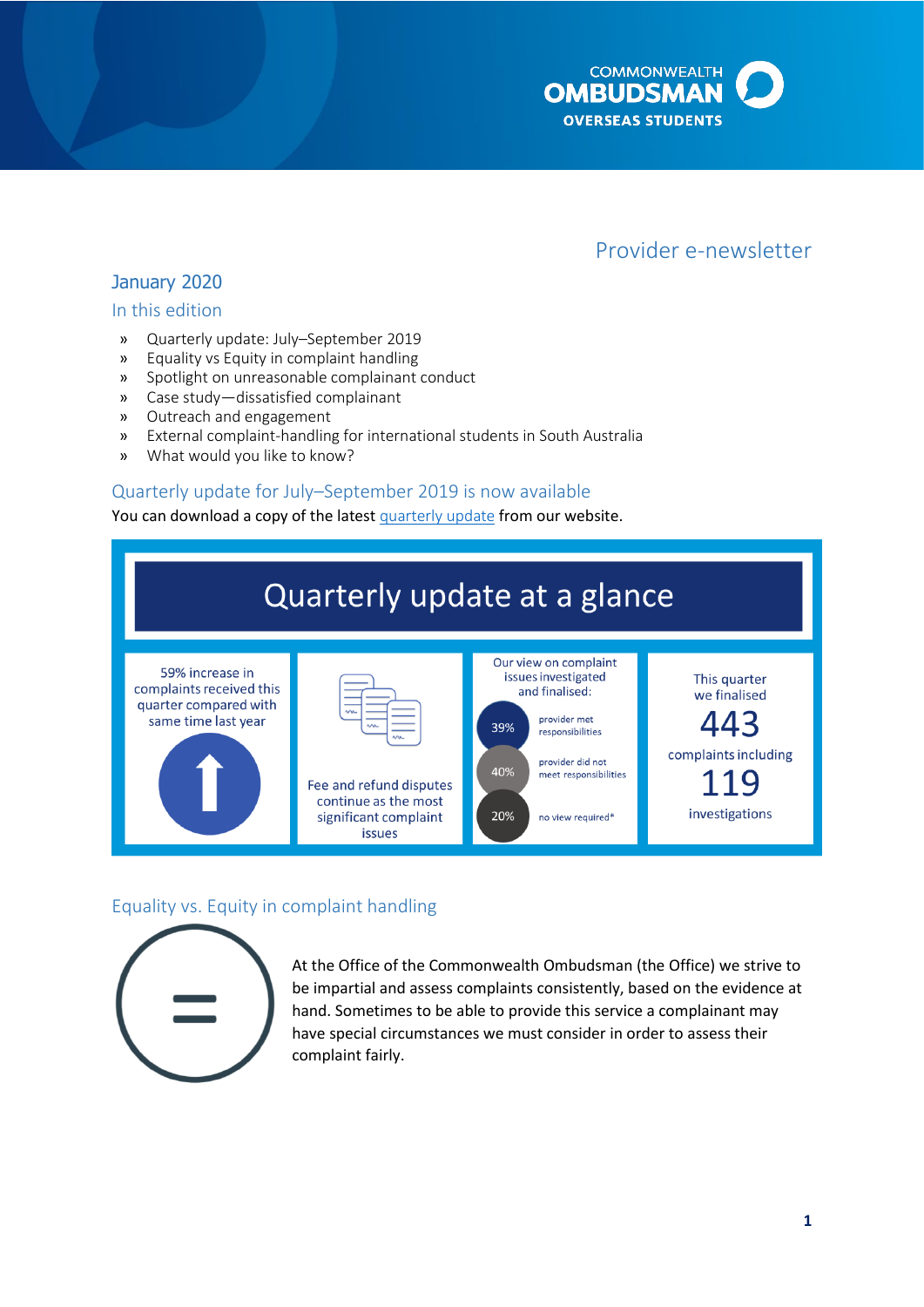using the internet; or they may not be fluent in English and may require a translator; or they may be For example, a complainant may have a disability that prevents them from speaking on the phone or experiencing poor health or homelessness. In these instances, it is important that we put in place measures that assist us and the complainant in ensuring we get accurate, timely information, and that the complainant feels supported to provide this information to us. This might involve us providing information in large print or in a file that a vision-impaired complainant can read using special software; or making an appointment with the complainant during which they can have a support person, carer or translator present.

Students from overseas can be more vulnerable than other complainants, and this can be for a number of reasons. For example, they may be afraid that they will suffer negative consequences as a result of making a complaint, or they may have low confidence in their English language skills.

For these students, providers can put in place a range of supportive elements such as:

- ensuring that your complaint-related fact sheets, policies and procedures are in plain English
- providing information about your complaints process on several occasions and through different mechanisms, such as, during orientation, in the classroom, on your website and on posters visible across campus, and
- allowing complaints to be made in a range of different ways, such as by phone, online, in person or in a paper form.

 works to provide the best possible level of service, and gives providers the opportunity to respond to This information could include making students aware of the opportunity for them to bring a support person to meetings about their complaint. Remaining alert to the needs of complainants student needs before problems escalate.

### Spotlight on unreasonable complainant conduct

Most complaints are resolved with respectful communication between all parties, but in a small number of cases complainants can exhibit unreasonable behaviour. This can include a range of characteristics including:

- excessive volume of calls or correspondence
- demands to speak to a manager
- lack of cooperation
- disrespectful language including swearing and shouting
- rude or aggressive conduct
- unrealistic demands
- in extreme cases, physical violence.

This can be stressful for those dealing with the complainant, however there are strategies that can be used to address these behaviours and still resolve the complaint.

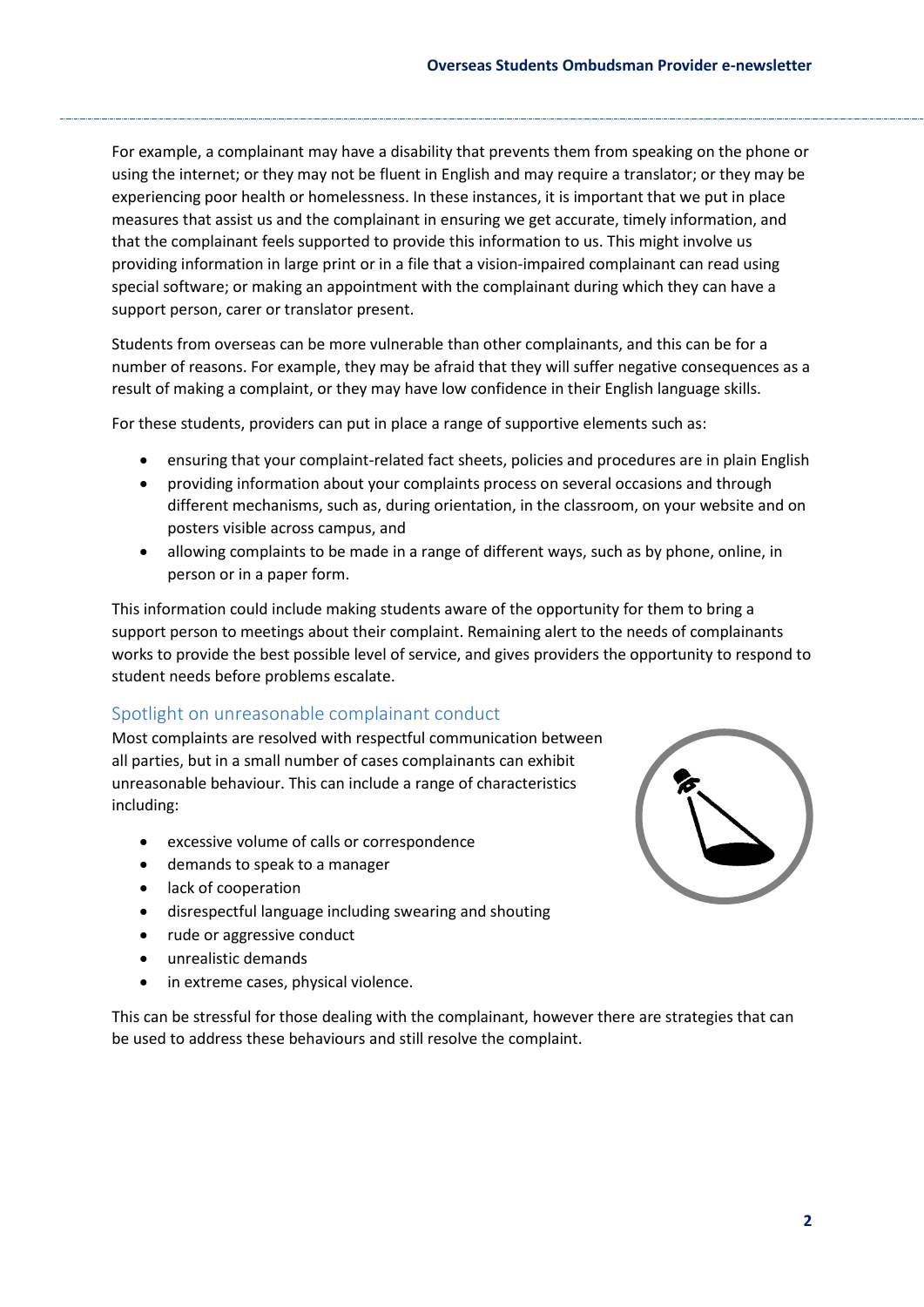

It is important to keep in mind in these cases that it is the complainant's behaviour that is unreasonable, not the complainant themselves. Their behaviour may be a response to their strong feelings about their case, such as feeling as though they are being dismissed or not taken seriously, or that the process is putting them at a disadvantage, or there is bias involved. It is critical to continue to treat the complaint impartially and on the evidence, regardless of the complainant's behaviour or conduct during the process.

 service limits, may be an appropriate way to manage a complainant's behaviour. This can include, This does not mean that the behaviour needs to be accepted. Some strategies, such as implementing where appropriate, telling the complainant that you will only speak to them by telephone, or you will only communicate by email. You may also ask the complainant to summarise lengthy correspondence and include clarification of its relevance. The case study below outlines how we recently responded to an unreasonable complainant.

The Commonwealth Ombudsman has a better practice guide to managing unreasonable complainant conduct, which you can find on our websit[e here.](http://www.ombudsman.gov.au/__data/assets/pdf_file/0022/35617/GL_Unreasonable-Complainant-Conduct-Manual-2012_LR.pdf)

#### **Case study—Responding to unreasonable complainant conduct**

The Office received a complaint from Jared\*—an international student studying at an Australian education provider. Jared's complaint related to his provider's refusal to allow him to re-sit some exams that he had missed due to health reasons. While the provider had agreed to defer some of these exams, Jared had not attended these deferred exams. The provider had a policy in place not to defer exams more than once, so Jared was not allowed to sit these exams.

While Jared's original complaint related to these missed exams, as time went on Jared sought to add further aspects to his complaint, such as that he had a disability that had not been taken into account, that he had been unwell and this had not been taken into account, and that he had been denied access to the disability support person at the provider. The longer the complaint process continued, the more elements of unreasonable complainant conduct surfaced, including:

- pursuing the complaint for an extended period of time
- persistent and excessive attempts to contact those he felt should assist him
- producing large volumes of supporting material
- an emotionally charged belief of being unjustly treated and seeking to restore his rights
- a multiplying number of grievances against an increasing number of parties
- in written communications, undue grammatical emphasis and underlining
- substance of the complaint repeated in several different ways
- extensive use of 'legalese'.

In managing Jared's behaviour, our Office and the provider adopted strategies to mitigate the unreasonable use of time and resources. These included limiting avenues of communication to email only, ensuring information was provided on the process that would be followed, responding clearly about the reasons for decisions made, acknowledging all information provided; and in our case, being clear that we considered the matter closed unless Jared provided new information that would warrant a new investigation. Using these strategies made the process more manageable, and provided a way to control the amount of resources focused on this particular case. \*Identifying information changed for privacy purposes.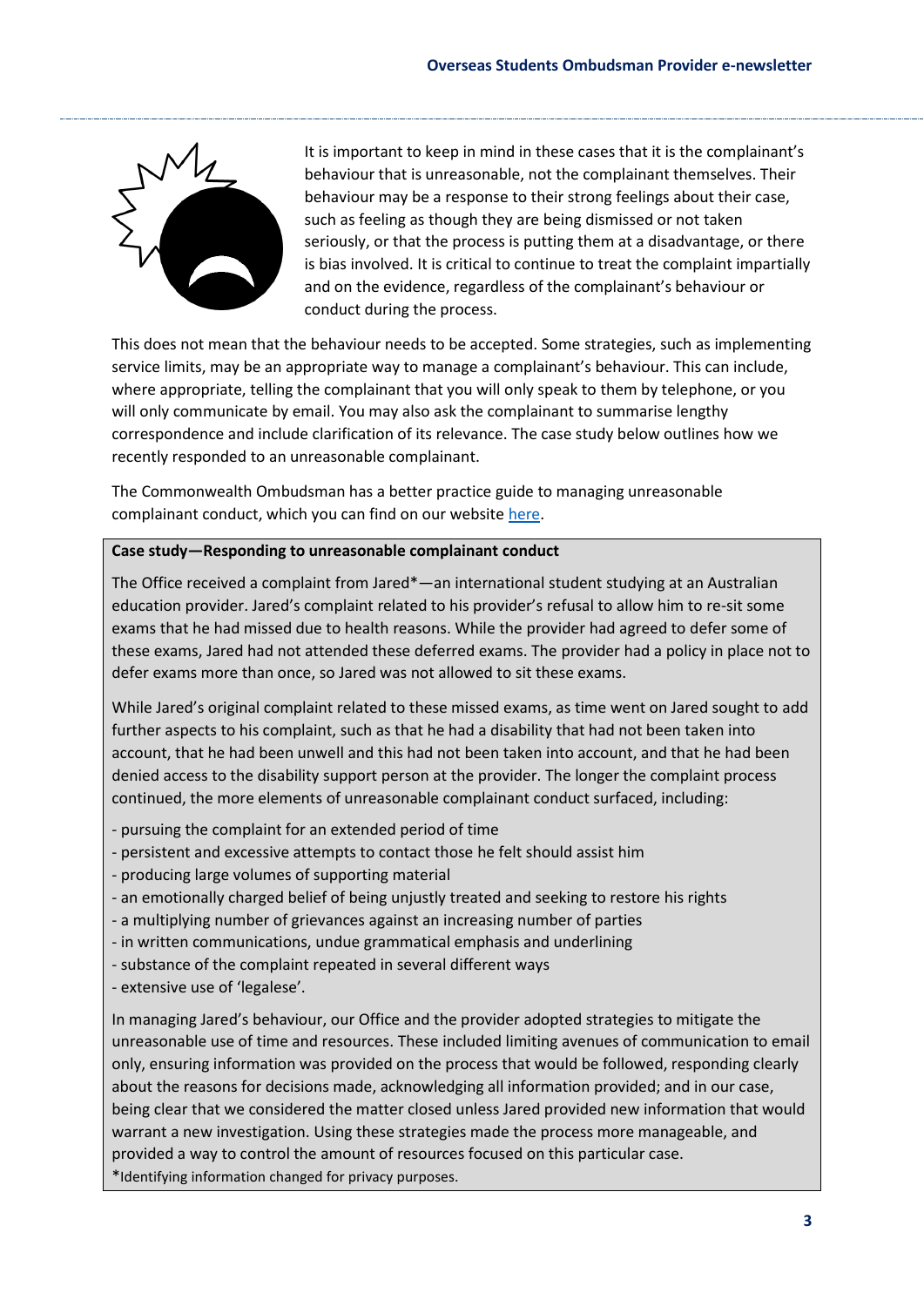# Outreach and engagement



### CISA conference, July 2019

In July 2019 we gave a presentation at the Council of International Students (CISA) conference in Perth. The presentation looked at 'Things you can do if studying in Australia isn't working out the way you imagined'. This presentation described the best ways to make a complaint and provided the audience with information on the role of the Ombudsman.

### SYMPLED, September 2019

 September 2019. This presentation focused on 'How to complain about an education provider's We also gave a presentation at the Symposium on Leading Education Recruitment (SYMPLED) in decisions or actions'. Our presentation for education agents described the role and functions of the Ombudsman in providing services to overseas students wishing to complain about their providers.

### CISA Executive Induction, September 2019

The Office of the Ombudsman gave an induction in September 2019 for the new executive of CISA, describing the grievance process for complaints about education providers. This induction went into some detail about the responsibilities of providers under a range of circumstances, including when a complaint has been made to the Ombudsman. We also informed CISA of ways they can assist students in making complaints.

## External complaint-handling for international students in South Australia

Until 31 October 2019, external complaints and appeals from international students in South Australia were handled by the Office of the South Australian Training Advocate (the Training Advocate). The Training Advocate has announced that from 1 November 2019, their office no longer performs this function.

The Training Advocate will continue to provide assistance to domestic and international students, including advocacy, and assistance with preparation of internal complaints and appeals.

External complaints and appeals from international students may be directed as follows:



- a) for public schools, TAFEs or Universities: the South Australian Ombudsman
- b) for private schools, ELICOS, VET or Higher Education providers: the Commonwealth Ombudsman (Overseas Students Ombudsman).

This means that the Commonwealth Ombudsman can now take complaints from international students who have problems with a private education provider in South Australia. If you are South Australian private education provider, please drop us an email at [overseas.students@ombudsman.gov.au](mailto:overseas.students@ombudsman.gov.au) to introduce yourselves and line up a meeting.